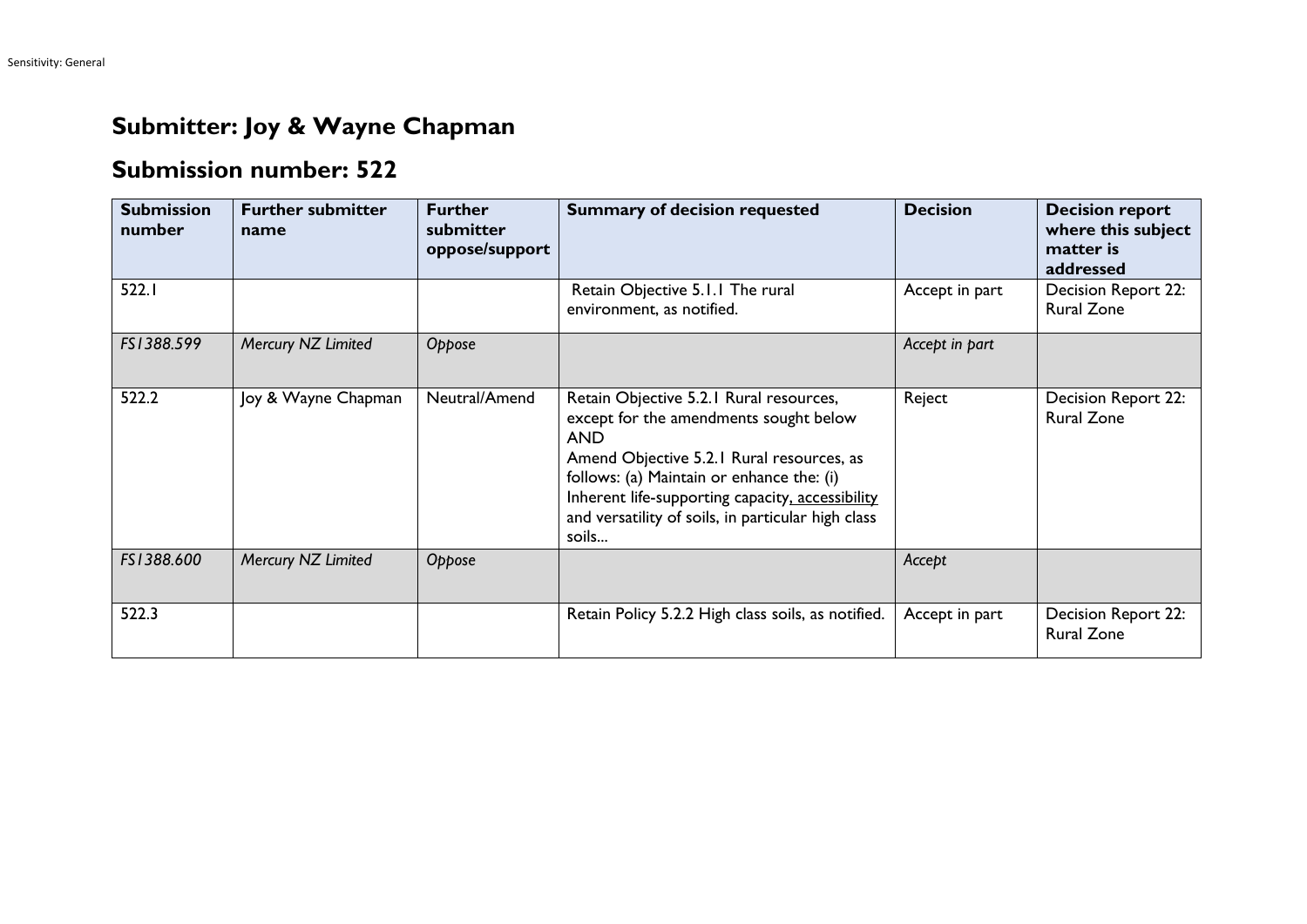| <b>Submission</b><br>number | <b>Further submitter</b><br>name | <b>Further</b><br>submitter<br>oppose/support | <b>Summary of decision requested</b>                                                                                                                                                                                                                                                                                                                                                                                                                          | <b>Decision</b> | <b>Decision report</b><br>where this subject<br>matter is<br>addressed |
|-----------------------------|----------------------------------|-----------------------------------------------|---------------------------------------------------------------------------------------------------------------------------------------------------------------------------------------------------------------------------------------------------------------------------------------------------------------------------------------------------------------------------------------------------------------------------------------------------------------|-----------------|------------------------------------------------------------------------|
| 522.4                       |                                  |                                               | Retain Objective 5.3.1 (a) Rural character and<br>amenity, except for the amendments sought<br>below<br><b>AND</b><br>Amend Objective 5.3.1(a) Rural character and<br>amenity, as follows: Rural character and<br>amenity are maintained while recognising the<br>localised character of different parts of the<br>District.                                                                                                                                  | Accept in part  | Decision Report 22:<br><b>Rural Zone</b>                               |
| 522.5                       |                                  |                                               | Retain Rule 22.4.1.2(a)(i), (ii) and (iii) General<br>Subdivision, as notified.                                                                                                                                                                                                                                                                                                                                                                               | Accept in part  | Decision Report 22:<br><b>Rural Zone</b>                               |
| FS1388.601                  | Mercury NZ Limited               | Oppose                                        |                                                                                                                                                                                                                                                                                                                                                                                                                                                               | Accept in part  |                                                                        |
| 522.6                       |                                  |                                               | Retain Rule 22.4.1.2 General subdivision<br>except for the amendments sought below<br><b>AND</b><br>Add a new discretionary activity to Rule<br>22.4.1.2 General subdivision, as follows: D1<br>(a) General subdivision around an existing<br>dwelling and associated curtilage that does<br>not comply with Rule 22.4.1.2. (iv) RD1. (b)<br>General subdivision around established rural<br>activities that does not comply with Rule<br>22.4.1.2. (iv) RD1. | Accept in part  | Decision Report 22:<br><b>Rural Zone</b>                               |
| FS1388.602                  | Mercury NZ Limited               | Oppose                                        |                                                                                                                                                                                                                                                                                                                                                                                                                                                               | Accept in part  |                                                                        |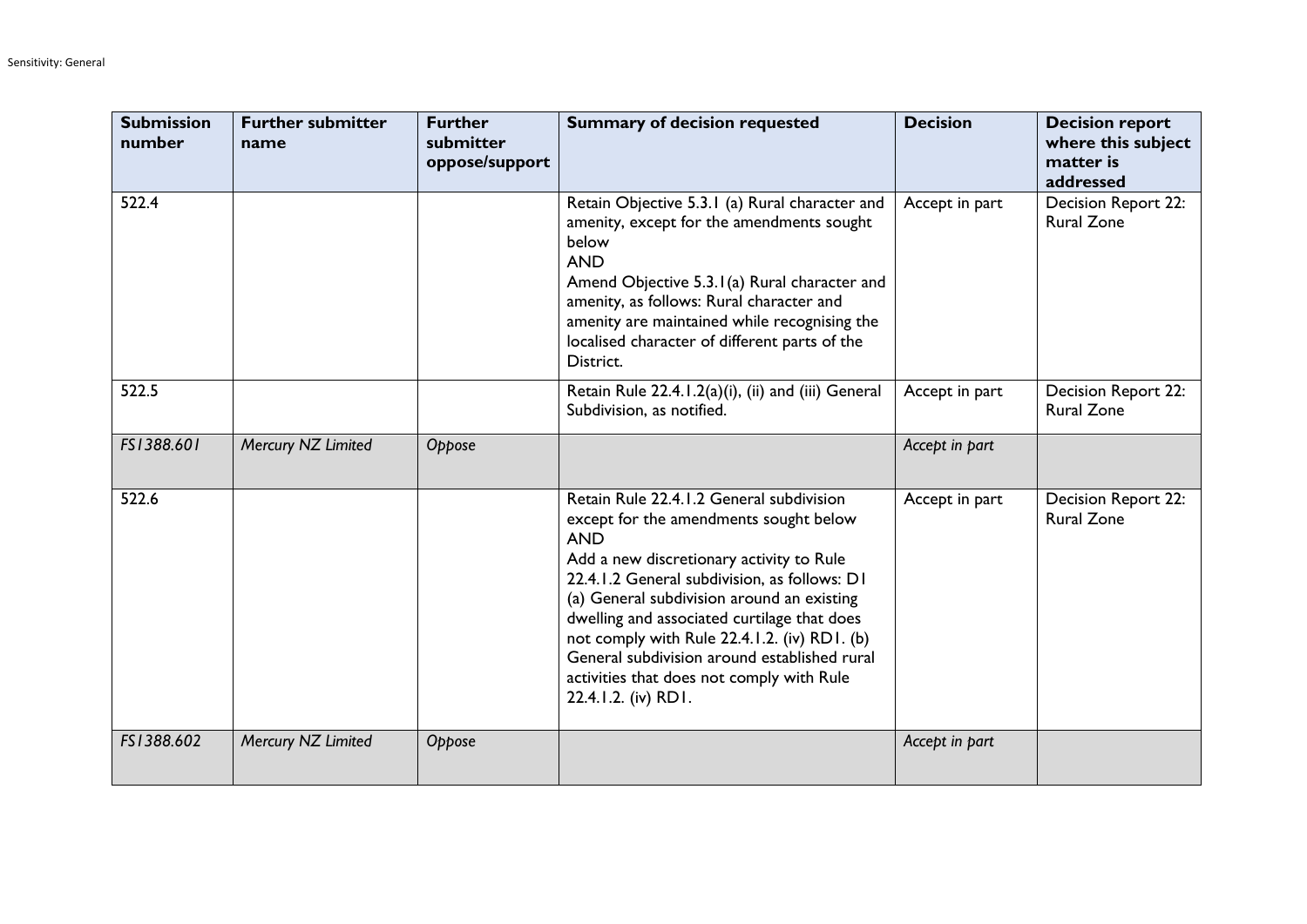| <b>Submission</b><br>number | <b>Further submitter</b><br>name | <b>Further</b><br>submitter<br>oppose/support | <b>Summary of decision requested</b>                                                                                                                                                                                                                  | <b>Decision</b> | <b>Decision report</b><br>where this subject<br>matter is<br>addressed |
|-----------------------------|----------------------------------|-----------------------------------------------|-------------------------------------------------------------------------------------------------------------------------------------------------------------------------------------------------------------------------------------------------------|-----------------|------------------------------------------------------------------------|
| 522.7                       |                                  |                                               | Delete Rule 22.4.1.2(a)(v) General Subdivision<br>(80/20 Rule);<br><b>AND</b><br>Add new matters of discretion to Rule<br>22.4.1.2(b) General subdivision as follows:<br>(vi) Effects on rural productivity and<br>fragmentation of high class soils. | Accept in part  | Decision Report 22:<br><b>Rural Zone</b>                               |
| FS1388.603                  | Mercury NZ Limited               | Oppose                                        |                                                                                                                                                                                                                                                       | Accept in part  |                                                                        |
| 522.8                       |                                  |                                               | Retain Rule 22.4.1.2 (a) (iv) General<br>subdivision.                                                                                                                                                                                                 | Accept in part  | Decision Report 22:<br><b>Rural Zone</b>                               |
| FS1388.604                  | Mercury NZ Limited               | Oppose                                        |                                                                                                                                                                                                                                                       | Accept in part  |                                                                        |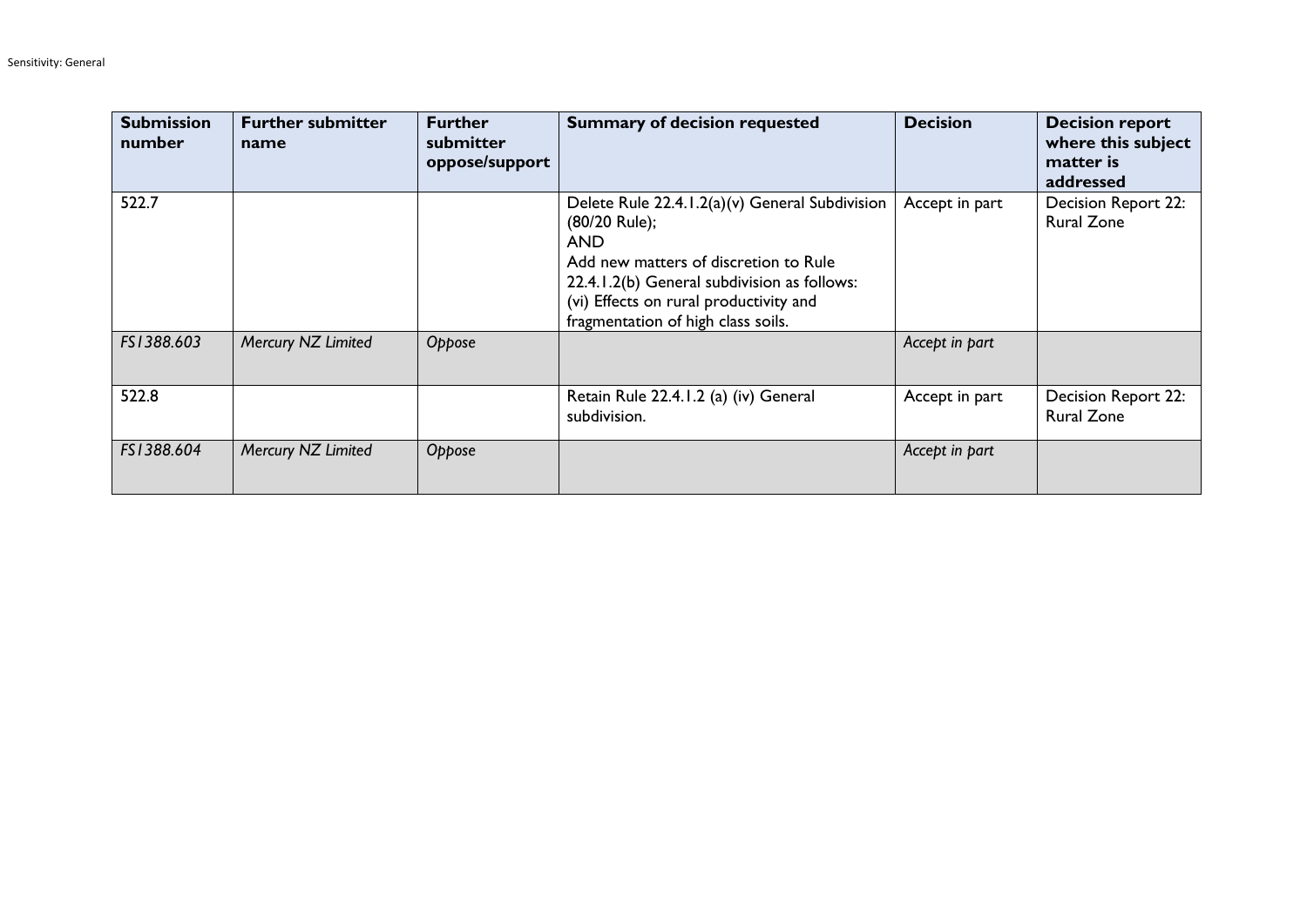| <b>Submission</b><br>number | <b>Further submitter</b><br>name | <b>Further</b><br>submitter<br>oppose/support | <b>Summary of decision requested</b>                                                                                                                                                                                                                                                                                                                                                                                                                                                                                                                                                                                                                                                                                                                                                                               | <b>Decision</b> | <b>Decision report</b><br>where this subject<br>matter is<br>addressed |
|-----------------------------|----------------------------------|-----------------------------------------------|--------------------------------------------------------------------------------------------------------------------------------------------------------------------------------------------------------------------------------------------------------------------------------------------------------------------------------------------------------------------------------------------------------------------------------------------------------------------------------------------------------------------------------------------------------------------------------------------------------------------------------------------------------------------------------------------------------------------------------------------------------------------------------------------------------------------|-----------------|------------------------------------------------------------------------|
| 522.9                       |                                  |                                               | Retain Policy 5.3.8 Effects on rural character<br>and amenity from rural subdivision, except<br>for the amendments sought below<br><b>AND</b><br>Amend Policy 5.3.8 Effects on rural character<br>and amenity from rural subdivision, as<br>follows: (b) Ensure development does not<br>compromise the predominant open space,<br>character and amenity of rural areas.  (d)<br>Rural hamlet subdivision and boundary<br>relocations ensure the following: (i)<br>Protection of rural land for productive<br>purposes; (ii) Maintenance of the localised<br>rural character and amenity of the<br>surrounding rural environment; (iii)<br>Minimisation of cumulative effects. (e)<br>Subdivision, use and development<br>opportunities ensure that localised rural<br>character and amenity values are maintained. | Accept in part  | Decision Report 22:<br><b>Rural Zone</b>                               |
| 522.10                      |                                  |                                               | Amend the activity status for Rules 22.4.1.1<br>PR1, PR2, PR3 and PR4 Prohibited subdivision<br>from prohibited activities to non-complying<br>activities.                                                                                                                                                                                                                                                                                                                                                                                                                                                                                                                                                                                                                                                         | Accept in part  | Decision Report 22:<br><b>Rural Zone</b>                               |
| FS1129.57                   | <b>Auckland Council</b>          | Oppose                                        |                                                                                                                                                                                                                                                                                                                                                                                                                                                                                                                                                                                                                                                                                                                                                                                                                    | Accept in part  |                                                                        |
| FS1131.23                   | The Village Church Trust         | Support                                       |                                                                                                                                                                                                                                                                                                                                                                                                                                                                                                                                                                                                                                                                                                                                                                                                                    | Accept in part  |                                                                        |